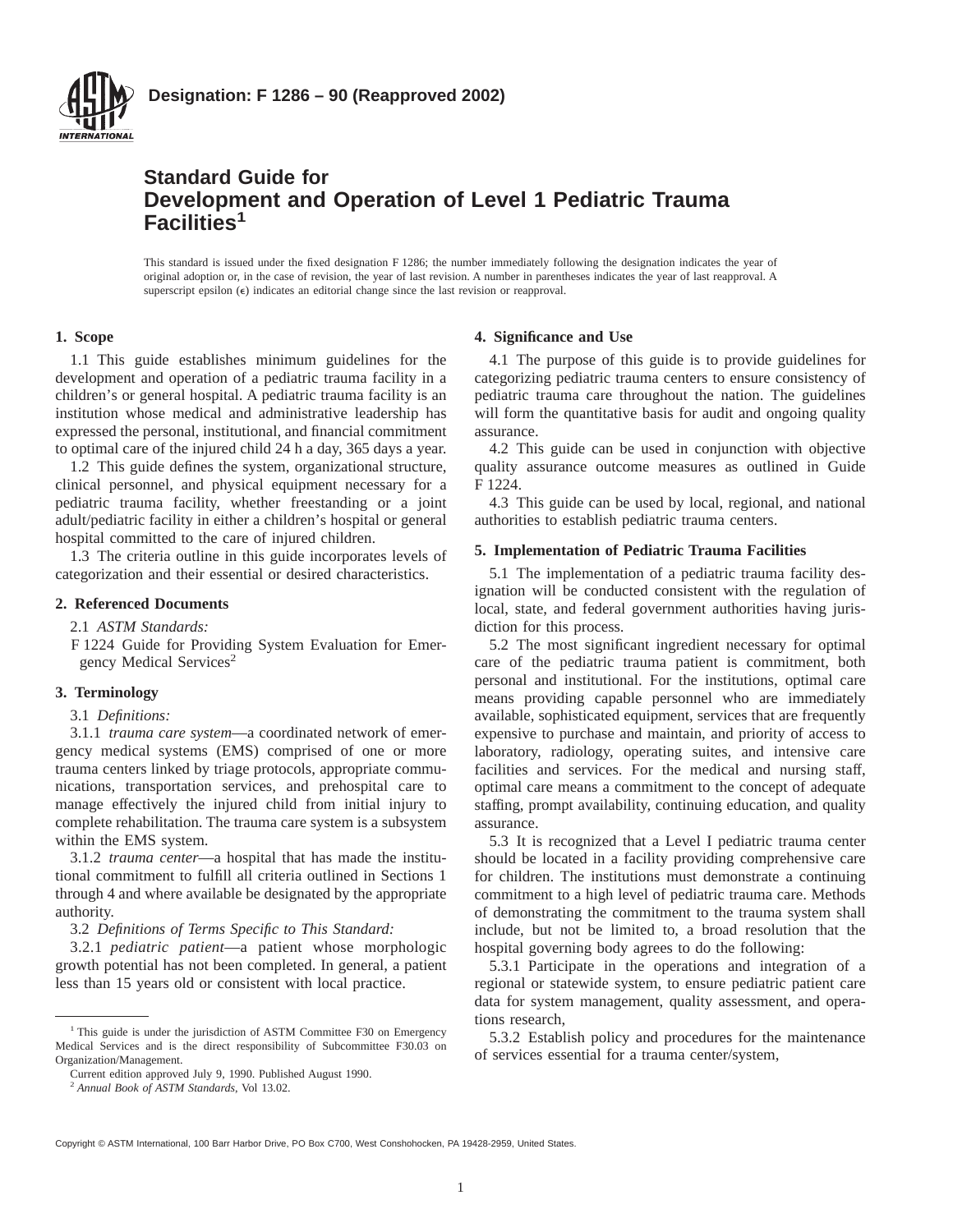5.3.3 Ensure that all pediatric trauma patients will receive medical care to the level of the institution's accreditation, and

5.3.4 Establish a priority admission for the pediatric trauma patient to the full services of the institution, including adequate resuscitation facilities and personnel, operating room availability, and intensive care unit availability. The Level I pediatric trauma center must assume the responsibility for ensuring prompt access for all patients requiring trauma care.

5.3.5 Written transfer agreements to receive and transfer the pediatric trauma patient must be in place.

5.3.6 The pediatric trauma center must have the capability to receive the pediatric trauma patient by ground or by air.

# **6. Criteria for Level I Pediatric Trauma Facilities**

6.1 *Participation Requirements*:

6.1.1 Designation as a Level I trauma center confers upon a facility the recognition that it has the commitment, personnel, and resources to provide optimum medical and psychological care for the critically injured child.

6.1.2 The center shall have appropriate support services for the child and the family and commitment to the ongoing care and total rehabilitation of the patient. This shall include the following:

6.1.2.1 Evidence of appropriate social service intervention and follow-up,

6.1.2.2 Identification of members of the rehabilitation team,

6.1.2.3 Discharge summary of the trauma care to the patient's private physician, where appropriate, and

6.1.2.4 Documentation in the patient's medical record of the post-discharge plan.

6.1.3 A Level I pediatric trauma center shall demonstrate its capability to manage injured and their sequelae to major injuries or critical conditions such as:

6.1.3.1 Signs of shock or hypotension associated with one or more system injuries,

6.1.3.2 Fractures of the axial skeleton,

6.1.3.3 Two or more proximal long-bone fractures,

6.1.3.4 Amputation or traumatic avulsion of one or more extremities proximal to digits,

6.1.3.5 Suspected or actual spinal cord injuries,

6.1.3.6 Head injuries,

6.1.3.7 One or more system injuries requiring pediatric intensive care, intracranial pressure monitoring, or mechanical ventilation support, and

6.1.3.8 Thermal or chemical injury.

6.2 *Service Requirements*:

6.2.1 Criteria guidelines embrace administrative and physical attributes of individual trauma centers. By this means, autonomous functioning of the trauma service may be ensured, and its staffing and direction sharply defined. The definition of bed capacity, intensive care unit, operating room capability, and proximity to an availability of supporting services (radiology, laboratory, and so forth) are important features of the concept. The intent is to ensure the optimal coordination of services for the trauma patient.

6.2.2 The hospital shall have an organized, defined trauma service within the institutional structure that shall consist of the following:

6.2.2.1 A pediatric surgeon as chief of the pediatric trauma service who shall have special interest and experience in major pediatric trauma care and the leadership skills to head a multidisciplinary team approach to the management of the patient. This surgeon shall have a significant time commitment to major trauma care.

6.2.2.2 The pediatric trauma service shall have designated pediatric specialists available 24 h per day for care of the major trauma patients.

6.2.2.3 Children with significant injuries shall undergo evaluation by the trauma service and disposition to the appropriate hospital service.

6.2.2.4 All pediatric trauma patients shall be treated by personnel who are organized as a team and available in-house from the major trauma service and the pediatric service 24 h per day with attending coverage as specified.

6.2.2.5 A designated pediatric surgeon is responsible for multidisciplinary and interdepartmental coordination of effort to trauma care.

6.3 *Trauma Service Director*:

6.3.1 Fundamental to the establishment and organization of a hospital's pediatric trauma service is the recognition that the individual identified and accountable for the operation of this service must be qualified to serve in this capacity. The following indicators shall be present:

6.3.1.1 Evidence of qualifications, including pediatric educational preparation in pediatric surgery and a certificate of special qualifications in pediatric surgery,

6.3.1.2 Selection process as defined by the hospital's medical staff bylaws,

6.3.1.3 Participation in local/state/national trauma-related activities,

6.3.1.4 Educational involvement such as the Advance Trauma Life Support (ATLS) course, teaching in the undergraduate, graduate, and postgraduate level training programs within the department of surgery. There shall be evidence of interface and collaboration between nursing management responsible for the trauma nursing service and the physician management responsible for the trauma service,

6.3.1.5 Participation in research and publication efforts of pediatric trauma,

6.3.1.6 Evidence of active participation by the trauma program director in the resuscitation or surgery, or both, of multisystem trauma patients,

6.3.1.7 A job description and organizational chart depicting the relationship between the trauma program director and other hospital clinical services, and

6.3.1.8 Evidence that a multidisciplinary method of providing, monitoring, and evaluating trauma patients throughout their hospital stay is in effect through the hospital organizational plan.

6.4 *Nursing Requirements*:

6.4.1 The hospital organization must define the roles of the nursing team members and their areas of responsibility, accountability, and authority.

6.4.2 It is suggested that the trauma plan for the nursing department include the ability to immediately mobilize qualified nursing resources.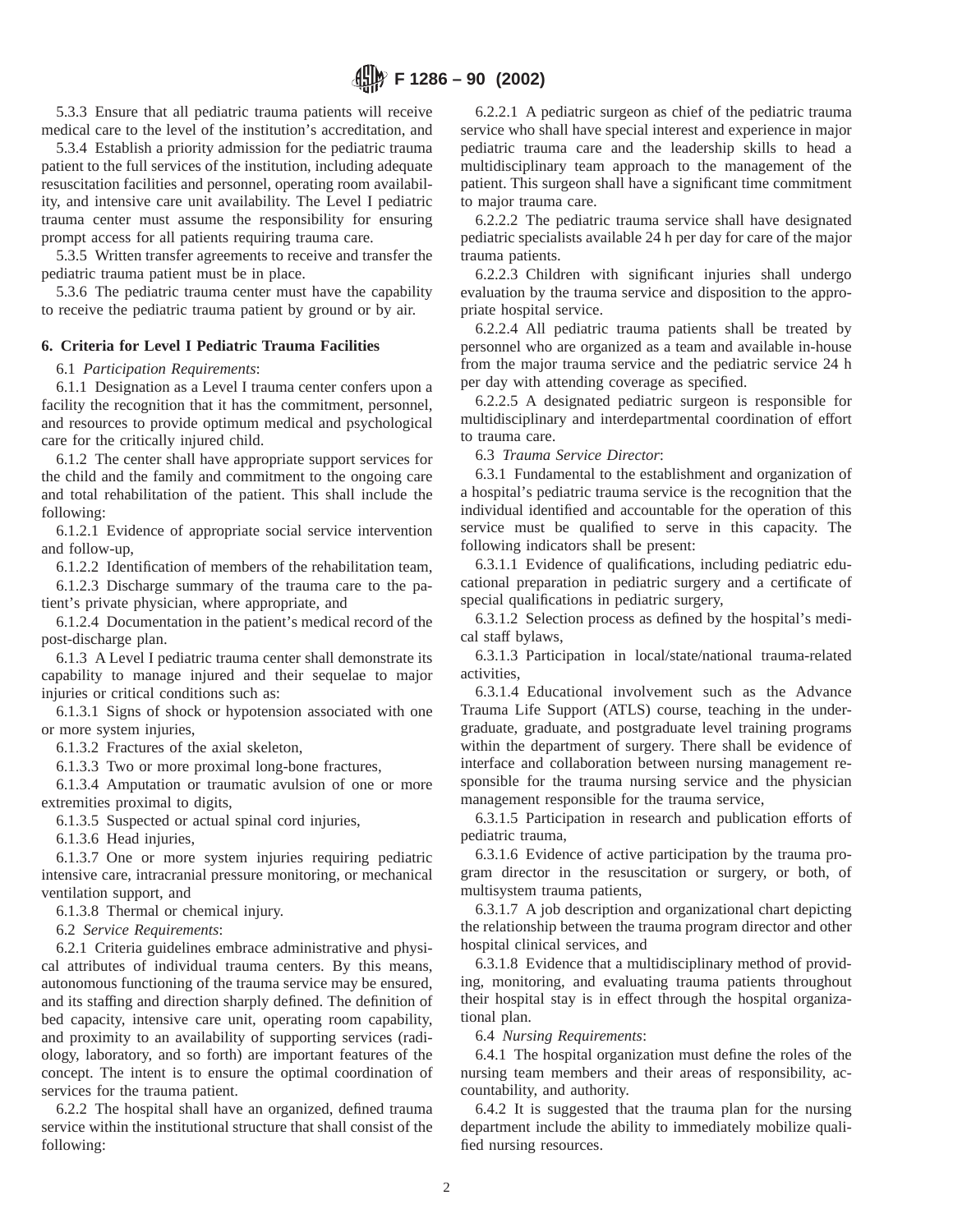6.4.3 Essential to the overall coordination and integration of the trauma center or system in the hospital is the designation of an individual as the pediatric trauma nurse coordinator. The trauma nurse coordinator should be responsibile for monitoring and promoting all trauma-related activities associated with patient care, and for providing documented evidence thereof.

6.4.3.1 Participation in trauma educational activities separate from the institution's in-house trauma education program as either program coordinator, consultant, or faculty member shall be required. There must be evidence of specific pediatric nursing practice application. There must be evidence of documentation of this participation.

6.4.4 The following indicators shall be present:

6.4.4.1 Evidence of qualification to include educational preparation, certification, and experience in pediatrics,

6.4.4.2 Participation in local, state, and national pediatric trauma-related nursing activities,

6.4.4.3 Evidence of participation in trauma research through promotion or coordination,

6.4.4.4 A job description and organizational chart depicting the relationship between the trauma nurse coordinator and other services, and

6.4.4.5 Evidence of participation in the establishment of systems to influence the nursing care of pediatric trauma patients.

6.5 *Department Requirements*—There shall be surgery departments, divisions, services, or sections with designated chiefs and staffed by qualified specialists with expertise in pediatrics in the following areas:

6.5.1 Pediatric general surgery,

6.5.2 Orthopedic surgery,

6.5.3 Cardiac surgery,

6.5.4 Vascular surgery,

6.5.5 Neurosurgery,

6.5.6 Urology,

6.5.7 Ear, nose, and throat,

6.5.8 Plastic and maxillofacial surgery,

6.5.9 Oral surgery,

6.5.10 Ophthalmic surgery,

6.5.11 Transplant or transfer agreement,

6.5.12 Reimplantation, or appropriate transfer agreement, and

6.5.13 Obstetrics and gynecologic surgery consultation.

6.6 *Physician Requirements*:

6.6.1 *Specialists*—Specialists shall be available in-hospital 24 h per day, as follows:

6.6.1.1 Pediatric surgical attendant or resident,

6.6.1.2 Pediatric attendant or resident,

6.6.1.3 Anesthesiologist or resident, and

6.6.1.4 Neurosurgical attendant or resident, or surgical designee of chief of neurosurgery.

6.6.2 *Attending Staff*—Attending (on-site) staff with expertise in pediatrics shall be on-call and promptly available in the following areas:

6.6.2.1 Orthopedic surgery,

6.6.2.2 Ophthalmic surgery,

6.6.2.3 Ear, nose and throat,

6.6.2.4 Plastic surgery,

6.6.2.5 Oral surgery,

6.6.2.6 Urologic surgery,

6.6.2.7 Hand surgery,

6.6.2.8 Burn,

6.6.2.9 Radiology,

6.6.2.10 Vascular radiology,

6.6.2.11 Neuroradiology,

6.6.2.12 Mental health services,

6.6.2.13 Pediatric medicine,

6.6.2.14 Pediatric critical care,

6.6.2.15 Neurosurgery, and

6.6.2.16 Anesthesia.

6.6.3 *Pediatric Consultation*—Specialists shall be on-staff and available on-site to respond for pediatric consultation in the following areas:

6.6.3.1 Cardiology,

6.6.3.2 Gastroenterology,

6.6.3.3 Hematology,

6.6.3.4 Infectious disease,

6.6.3.5 Psychiatry,

6.6.3.6 Neurology,

6.6.3.7 Pulmonary disease,

6.6.3.8 Clinical pathology,

6.6.3.9 Rehabilitation medicine, and

6.6.3.10 Nephrology.

6.6.4 *Subspecialists*—All subspecialists in a Level I specialty pediatric trauma center shall be board certified subspecialists where appropriate.

# **7. Hospital Resource Requirements**

7.1 *General*—A Level I pediatric trauma facility shall have all of the hospital resources described in this section.

7.2 *Emergency Department*:

7.2.1 The hospital shall have an easily accessible and identifiable designated resuscitation area used for neonate, pediatric/adolescent major trauma patients.

7.2.2 The physical environment shall have areas for at least two simultaneous resuscitations.

7.2.3 The hospital should demonstrate a commitment to pediatric emergency care, and demonstrate compliance with the following requirements:

7.2.3.1 The designated trauma resuscitation area must be of adequate size to accommodate the full trauma resuscitation team.

7.2.3.2 Adequate facilities and personnel must be available within the emergency department to care simultaneously for more than one multisystem trauma patient. Back up areas to accomplish this need not be separately designated but should be immediately available.

7.2.3.3 Under normal conditions, the emergency department shall be open at all times.

7.2.3.4 All closures of the emergency department, for whatever reasons, shall be documented with notification of appropriate authorities and institutions.

7.2.3.5 The institution shall develop formal written protocols with neighboring trauma centers to accept trauma patients when bypass is mandatory.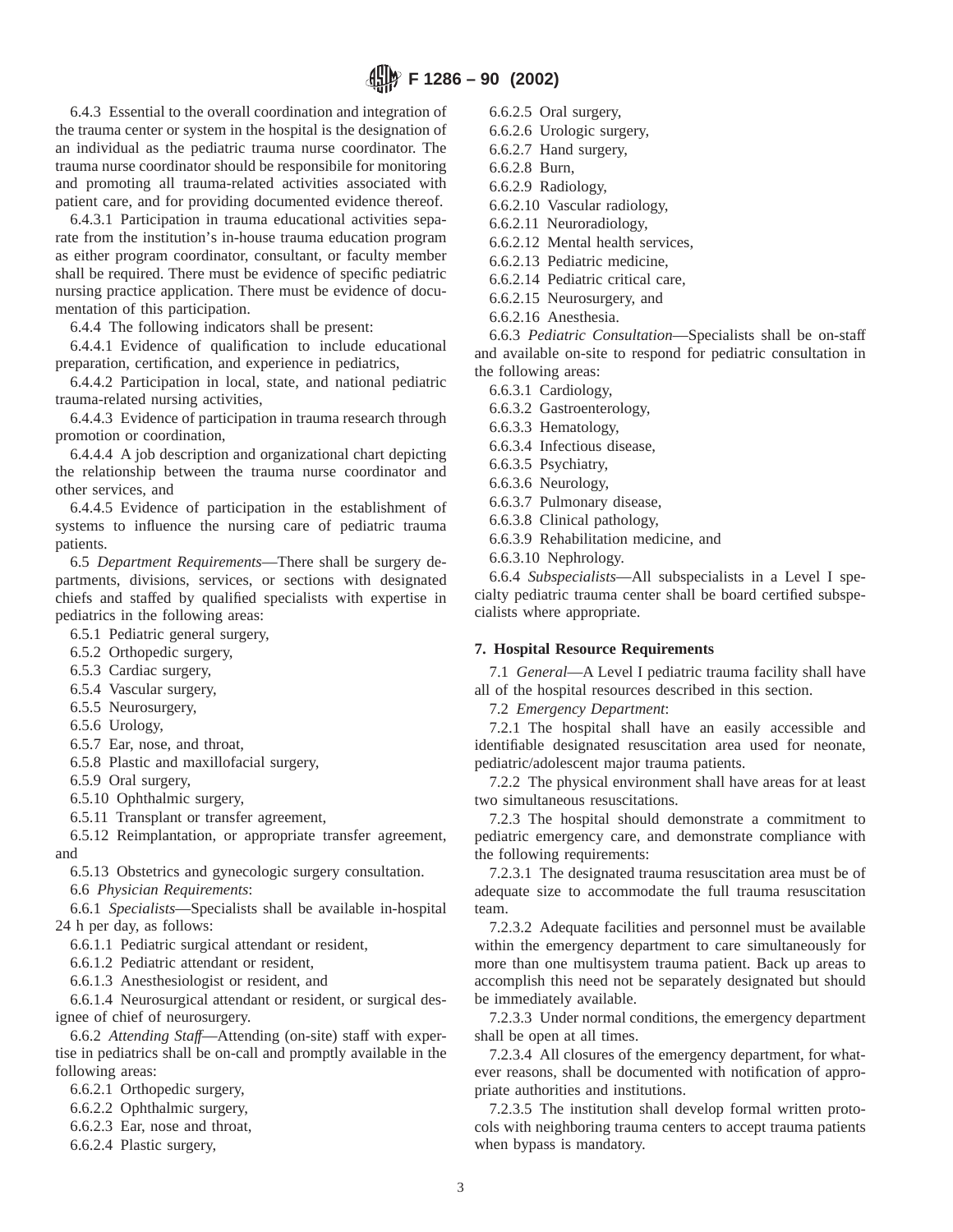7.2.4 *Receiving Personnel*—Emergency department or trauma receiving area personnel shall be comprised of at least the following:

7.2.4.1 There shall be a designated physician qualified in emergency care and pediatrics, and a nursing director of the emergency department.

7.2.4.2 There shall be 24-h in-house immediate coverage and response to the emergency department with a team approach to the initial management of the pediatric major trauma patient.

7.2.4.3 A paging system shall function to immediately mobilize the team.

7.2.5 *Emergency Department Team*—The team shall be comprised of at least the following personnel who are immediately available and responsible for resuscitation and stabilization of the patient:

7.2.5.1 *Physician*, with special competence in the care of the critically injured pediatric patient who is a designated member of the trauma team and physically present in the emergency department 24 h a day with training in emergency medicine and pediatrics, or appropriate subspecialities.

7.2.5.2 *Pediatric Resident or Staff*, PGY-3 (postgraduate year 3).

7.2.5.3 *Surgical Resident(s) or Staff*, PGY-3/4.

7.2.5.4 *Anesthesiologist Physician*—Initial response may be an anesthesiology resident at PGY 3/4 level responsible to attending anesthesiologist who is immediately available. When a residency trained pediatric anesthesiologist is not available there must be the ability to demonstrate the experience or special education of the anesthesiologist in the pediatric age group.

7.2.5.5 *Respiratory Therapist*.

7.2.5.6 *Registered Nurses*—A minimum of two registered nurses per shift, functioning in trauma resuscitation, who have documented experience in the care of injured children.

*(a)* All registered nurses shall be educated in trauma nursing.

*(b)* All registered nurses assigned to the department must receive training in pediatrics.

*(c)* The patient classification system utilized by the institution should define the severity of injury or illness, which indicates the number of nursing staff needed to adequately provide patient care.

*(d)* Appropriate nursing documentation for the trauma patient must be present.

*(e)* Evidence of annual continuing education in pediatric trauma care is required.

7.2.6 *Equipment and Drugs*—Equipment and drugs shall be available to the emergency department 24 h per day for the resuscitation and stabilization of the following conditions or injuries in the pediatric patient:

7.2.6.1 Unstable or potentially unstable airway,

7.2.6.2 Unstable or potentially unstable cardio-vascular system,

7.2.6.3 Open and closed head injuries,

7.2.6.4 Open and closed fractures,

7.2.6.5 Spinal cord or column injuries,

7.2.6.6 Facial injuries,

7.2.6.7 Thoraco-abdominal injuries,

7.2.6.8 Amputation,

7.2.6.9 Burns, and

7.2.6.10 Toxicology.

7.2.7 Equipment and drugs in the emergency department, all sized as appropriate for the pediatric patient, shall include, but not be limited to, at least one of each of the following items:

7.2.7.1 Resuscitation stretcher,

7.2.7.2 Airway control ventilator available, bag mask oxygen  $(O_2)$  suction, endotracheal tubes, laryngoscopes, tracheostomy set, and other appropriate respiratory equipment,

7.2.7.3 Electrocardiographic (ECG) monitor, oscilloscope, intracranial pressure monitor, and defibrillators with internal paddles,

7.2.7.4 Central venous pressure monitors,

7.2.7.5 Intravenous insertion sets for pediatric patients,

7.2.7.6 Drugs and intravenous fluids for all emergency situations with appropriate administrative devices,

7.2.7.7 Pediatric dose chart, immediately accessible and prominently displayed,

7.2.7.8 Mobile X-ray capability with 24-h in-house technician,

7.2.7.9 Communication between emergency transport system and emergency room personnel,

7.2.7.10 Thoracotomy trays,

7.2.7.11 Peritoneal lavage tray,

7.2.7.12 Appropriate lighting for emergency surgery,

7.2.7.13 Pediatric pneumatic antishock garments,

7.2.7.14 Pediatric suction equipment,

7.2.7.15 Pediatric skeletal tongs and splinting,

7.2.7.16 Neck immobilization device,

7.2.7.17 Thermal control equipment for patient, blood, and environment,

7.2.7.18 Patient weighing devices,

7.2.7.19 Intraosseous infusion set,

7.2.7.20 Needle cricothyroidotomy set, and

7.2.7.21 Cranial burr hole set.

7.3 *Operating Suite (Special Requirements)*—The operating suite shall be staffed and equipped to handle all children who are present in the emergency department and are in need of immediate surgical intervention, and, at a minimum, shall meet the following requirements:

7.3.1 The operating room shall be adequately staffed and immediately available 24 h per day for trauma patients.

7.3.2 A second staffed operating room shall be promptly available and staffed.

7.3.3 *Nursing Personnel*:

7.3.3.1 The operating room registered nursing staff shall have experience and shall be trained as both scrub and circulating nurses in the operating room.

7.3.3.2 At least one registered nurse must be physically present in the operating room.

7.3.4 *Equipment*—The operating room shall contain at least the following equipment:

7.3.4.1 Cardiopulmonary bypass pump-oxygenator,

7.3.4.2 Operating microscope available,

7.3.4.3 Thermal control equipment for patient, blood, and environment,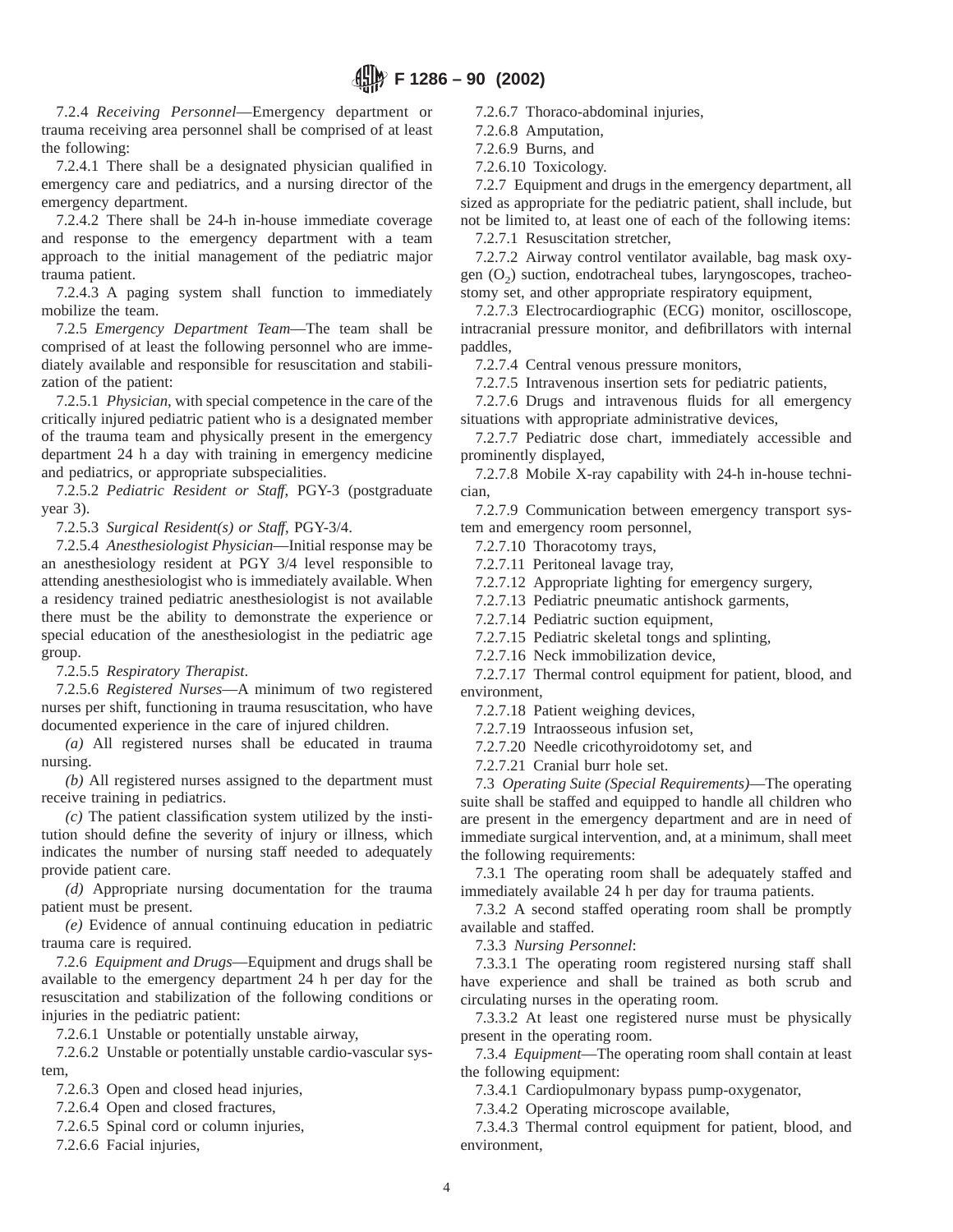7.3.4.4 X-ray capability,

7.3.4.5 Pediatric endoscopes, all varieties, or promptly available,

7.3.4.6 Burr hole capability,

7.3.4.7 *Monitoring Equipment*—Electrocardiographic (ECG), continuous blood pressure, ICP, and appropriate respiratory monitors (such as transcutaneous  $pO_2$ ,  $CO_2$  monitors),

7.3.4.8 Pediatric drug dose chart,

7.3.4.9 Pediatric anesthesia ventilator,

7.3.4.10 Image intensifier available,

7.3.4.11 Fracture table available, and

7.3.4.12 Auto transfuser.

7.4 *Postanesthetic Recovery Room (PAR)*—The postanesthetic recovery room (pediatric intensive care unit is acceptable) shall consist of at least the following:

7.4.1 *Nursing Personnel*—Registered nurses and other essential personnel shall be on duty 24 h a day, and must be competent in postanesthesia care of the pediatric trauma patient.

7.4.2 *Anesthesiologist*—An anesthesiologist with pediatric experience or physician with demonstrated experience in airway management shall be available in-hospital 24 h per day.

7.4.3 *Equipment*—Equipment for resuscitation and to provide life support for the critically or seriously injured neonate, pediatric/adolescent shall include but not be limited to the following:

7.4.3.1 Airway control and ventilation equipment, including laryngoscopes, assorted blades, airways, endotracheal tubes, and bag-mask resuscitators of all sizes (this equipment must be readily available),

7.4.3.2 Oxygen, air, and suction devices,

7.4.3.3 Electrocardiograph, internal and external pediatric paddles, and defibrillator,

7.4.3.4 Apparatus to establish and maintain hemodynamic and ICP monitoring,

7.4.3.5 Appropriate standard intravenous fluids and administration devices, including intravenous catheters,

7.4.3.6 Sterile surgical set for emergency procedures such as thoracotomy and cut-down,

7.4.3.7 Drugs and supplies necessary for emergency care,

7.4.3.8 Temperature control devices for the patient (that is, radiant warmers), for parenteral fluids, and for blood,

7.4.3.9 Temporary cardiac pacemaker, and

7.4.3.10 Appropriate pressure monitoring.

7.5 *Intensive Care Unit*—The hospital shall have a pediatric intensive care unit (ICU) that has separate comprehensive pediatric intensive care capability and is capable of treating all pediatric major trauma patients requiring an ICU.

7.5.1 *ICU Personnel*—The unit shall be staffed at a level to ensure appropriate nurse-patient ratios, as determined by written nursing standards. Pediatric ICU personnel shall, at a minimum, be comprised of the following:

7.5.1.1 A designated medical director for pediatric intensive care, and.

7.5.1.2 Physician on duty in ICU 24 h a day or immediately available from inside the hospital. This physician should be credentialed by the institution in trauma care. The physician on duty in the ICU is not the emergency department physician.

There shall be another physician in-house who has experience in pediatric trauma care.

7.5.1.3 *Nursing Staff*:

*(a)* The patient classification system utilized by the institution should define the patient care workload of the nursing staff.

*(b)* The pediatric patient shall have nursing care given by a registered nurse who has experience in pediatric nursing.

7.5.2 *Patient Care*—ICU equipment, drugs, and supplies shall be available for the optimal treatment of the following critical conditions or injuries:

7.5.2.1 Unstable airway or pulmonary system,

7.5.2.2 Unstable cardiac system,

7.5.2.3 Unstable cardiovascular system,

7.5.2.4 Head injuries with or without coma,

7.5.2.5 Axial skeletal injuries or fractures,

7.5.2.6 Spinal cord injuries,

7.5.2.7 Fractures, pre- or post-reduction, with or without traction devices,

7.5.2.8 Fluid electrolytes, or metabolic derangements,

7.5.2.9 Visceral injuries,

7.5.2.10 Eye injuries, and

7.5.2.11 Burns, or transfer agreement.

7.5.3 *Equipment*—Equipment of all sizes, as appropriate for pediatric patients, shall include, but not be limited to, the following:

7.5.3.1 *Airway Control Devices*, including endotracheal tubes, ventilating equipment,  $O_2$  source and  $O_2$  concentration devices, and suction,

7.5.3.2 *Electronic Monitors*—Electrocardiographic monitor, heart rate monitors, respiratory monitors, doppler and temperature,

7.5.3.3 *Other Equipment*—Pediatric venous, intraosseous, arterial access trays and catheters including catheterization venous pressure and Swanganz catheters, compartment pressure monitors, pediatric temperature control devices, pediatric dialysis machine, pediatric scales, skeletal traction attachments and instruments, and sterile thoracotomy kit, pulse, oximetry, pressure monitors and other equipment necessary for the care of children,

7.5.3.4 *Drugs*—All necessary drugs for optimal treatment,

7.5.3.5 *Sets*—Intravenous, crystalloid solutions, and pediatric administration sets,

7.5.3.6 *In-Unit and Intra-Hospital Communications*, and

7.5.3.7 *Standard Microtechnique*, required for electrolytes, blood count, arterial blood gases and platelets, urine/serum osmolality, coagulation studies, and capability to accept bacterial cultures, available 24 h in the laboratory.

7.6 *Pediatric Medical-Surgical Units*—These are general medical-surgical nursing unit beds.

7.6.1 *Nursing Staff*:

7.6.1.1 The patient classification system utilized by the institution should define the work load that indicates the number of nursing staff to adequately provide patient care.

7.6.1.2 Pediatric trauma patients will receive nursing care from a registered nurse trained in pediatric care.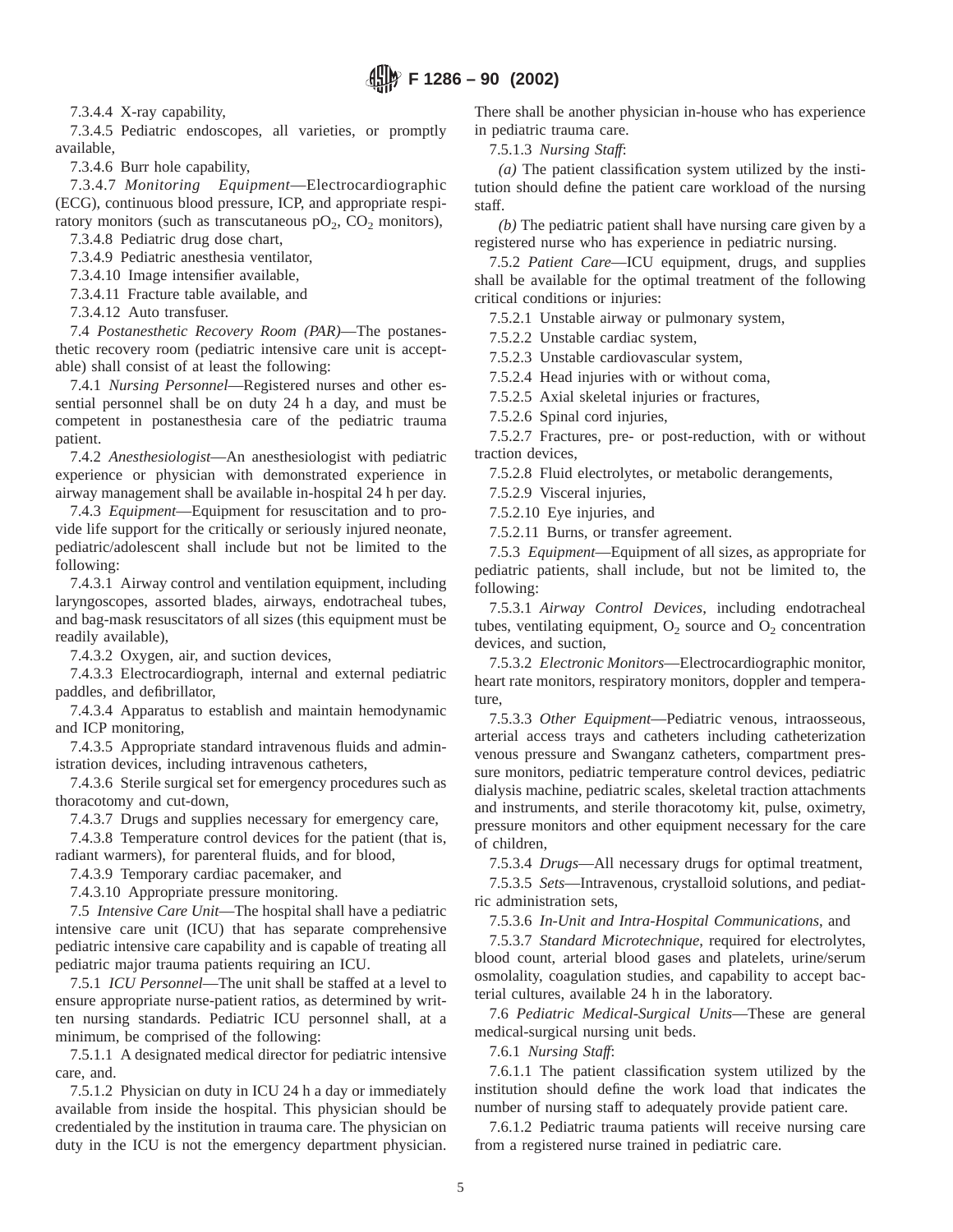7.6.2 *Equipment*—The equipment should support the current status of the patient and be readily available. Equipment for resuscitation and to provide support for the injured neonate, pediatric/adolescent patient shall include, but not be limited to, the following:

7.6.2.1 Airway control and ventilation equipment, including laryngoscopes, assorted blades, airways, endotracheal tubes, bag-mask resuscitator of all sizes (this equipment must be immediately available),

7.6.2.2 Oxygen, air, and suction devices,

7.6.2.3 Electrocardiograph, monitor, and defibrillator to include internal and external paddles,

7.6.2.4 All standard intravenous fluids and administration devices, including intravenous catheters designed with the capacity for delivering IV fluids and medication at rates and in amounts appropriate for children ranging in age from neonate to adolescent,

7.6.2.5 Drugs and supplies necessary for emergency care, and

7.6.2.6 Thoracotomy tube sets and cut down trays.

7.7 *Rehabilitation Medicine*:

7.7.1 *Rehabilitation Plan*—There must be a clearly identifiable comprehensive trauma rehabilitation plan developed for every pediatric trauma patient. If the patient is transferred to another institution for rehabilitation, then records, outcome, and follow-up must be obtained. If a rehabilitation facility is not associated with the institution, a formal written transfer agreement with a rehabilitation center specifically equipped for the care of the children shall be in place.

7.7.1.1 The multidisciplinary pediatric trauma team shall define and implement a mechanism for discharge planning for the pediatric trauma patient.

7.7.1.2 The pediatric trauma rehabilitation plan developed for the pediatric trauma patient shall be under the direction of a psychiatrist or a physician with special competence in pediatric trauma rehabilitation.

7.7.1.3 Ancillary services, such as physical therapy, occupational therapy, speech therapy, play therapy, nutritional therapy, etc., shall have a defined role in the rehabilitative care of the pediatric patient.

7.7.2 *Nursing Staff*:

7.7.2.1 Nursing staff ratios for medical-surgical units caring for the rehabilitation of the post-acute trauma neonate, pediatric/adolescent patients shall be based upon a patient classification system.

7.7.2.2 When a separate rehabilitation unit exists, the nursing staff ratios shall be based on the institution's classification system.

7.7.2.3 The education of the rehabilitation unit nurse shall have emphasis on the pediatric trauma patient's rehabilitation.

7.8 *Burn Center*—A transfer agreement with a burn center shall be in effect if not in-house.

7.9 *Spinal Cord Care*—A team approach to the initial and continued management of the acute spinal cord injury shall exist, and shall include the active participation of members of the rehabilitation service or as stated in a transfer agreement.

7.10 *Hemodialysis*—Hemodialysis capabilities shall be available.

7.11 *Radiology*—Radiological special capabilities shall be available and shall consist of the following:

7.11.1 Angiography of all types,

7.11.2 Sonography,

7.11.3 Nuclear scanning,

7.11.4 Computerized tomography, available 24 h per day, and

7.11.5 General angiography and cerebrovascular aortography, cardiac catheterization, and coronary capability.

7.12 *Blood Laboratory*—Clinical laboratory services shall be available 24 h per day and shall consist of the following:

7.12.1 Standard microtechnique analysis of blood, urine, and other body fluids,

7.12.2 Blood typing and crossmatching,

7.12.3 Coagulation studies,

7.12.4 Comprehensive blood bank with at least ten units of blood (all types) in-house, and access to community central blood bank and adequate hospital storage facilities,

7.12.5 Blood gases determinations immediately available,

7.12.6 Serum and urine osmolality,

7.12.7 Microbiology,

7.12.8 Written protocol that trauma patient receives priority, and

7.12.9 Toxicology testing.

7.13 *Social Service Capabilities*:

7.13.1 Social service intervention shall be available from the time of entry into the facility to the time of discharge. Social workers shall provide psycho-social services as part of an interdisciplinary team. They should be graduates of masters level programs in social work.

7.13.2 Social workers shall be available to the patient, patient's family, significant others, the community, and members of the interdisciplinary team as indicated.

7.13.3 There shall be adequate documentation in the patient's record of the social work services provided.

7.13.4 The social work team should participate in the development and delivery of in-service training for the trauma center staff and the community.

7.14 *Pastoral Counseling*—The opportunity for spiritual counseling should be available. As the injury or illness of a child frequently stresses the bonds of a family unit, it is suggested that there be the opportunity for all spiritual denominations to receive clerical support. This can be accomplished by developing a listing of clergy promptly available to the facility.

## **8. Education**

8.1 Formal programs in continuing medical education specifically concerning pediatric trauma care shall be given by the hospital for the following personnel:

8.1.1 Staff physicians,

8.1.2 Nurses,

8.1.3 Allied health professionals (emergency medical technicians/paramedics),

8.1.4 Community physicians, and

8.1.5 Community nurses (registered nurses or licensed practical nurses).

8.2 Public education shall be provided by trauma hospitals.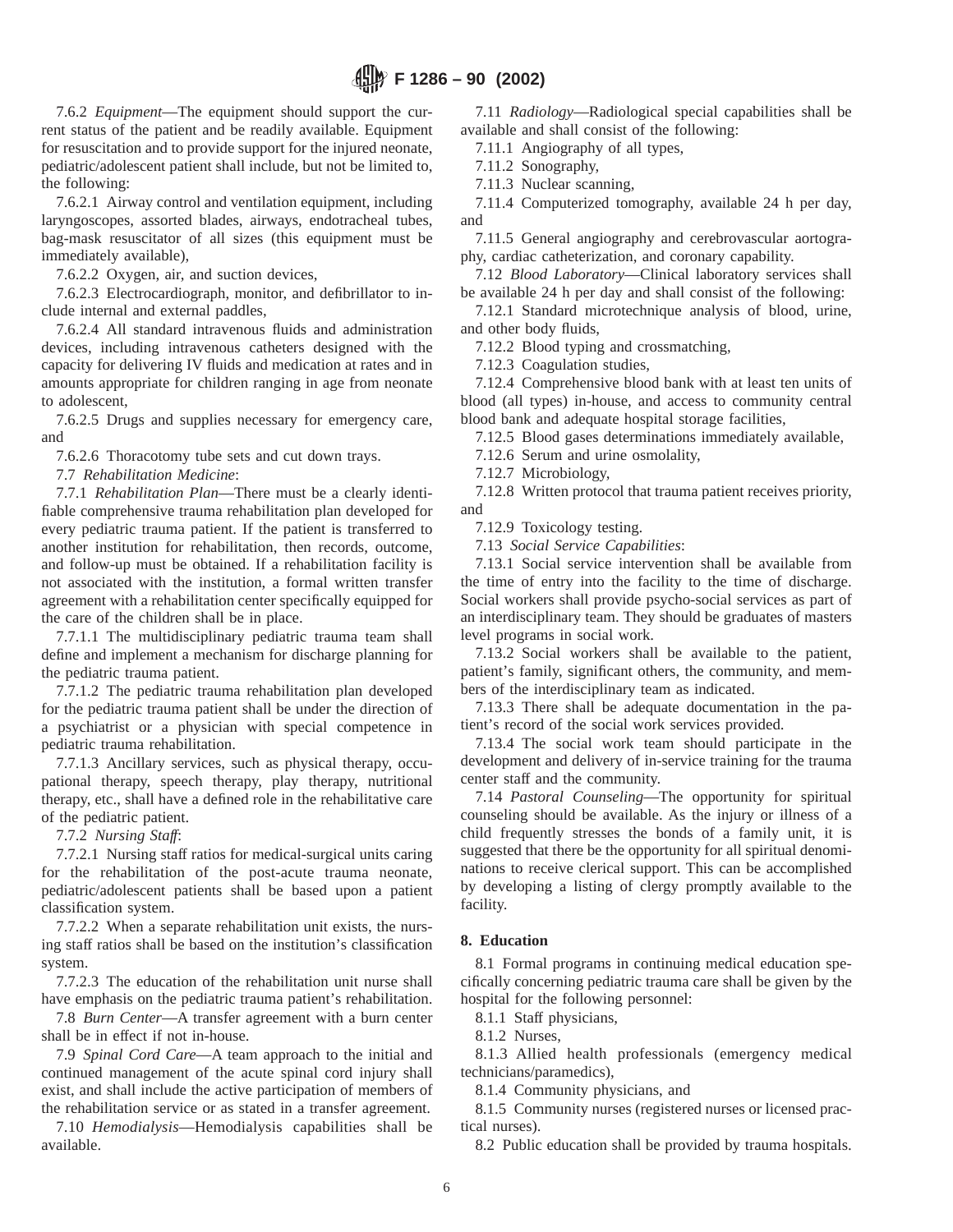8.3 The hospital shall exhibit existing or planned pediatric trauma prevention programs. There needs to be evidence of active programs to increase the public awareness of trauma prevention. The trauma prevention program needs to be internal and external to the facility. These programs can be presented collectively with other hospitals and organizations.

8.4 The hospital must be able to document active involvement in its local and regional emergency medical services (EMS) systems. The hospital can demonstrate involvement in local and regional EMS programs by the following means:

8.4.1 When appropriate, participation in pediatric emergency medical technician training programs,

8.4.2 Joint educational programs to include equipment, supplies, and drugs specific to the neonate and pediatric patient,

8.4.3 Participation in EMS system quality assessment and quality assurance mechanism, and

8.4.4 Assistance in the development of regional policy and procedures.

# **9. Disaster Plan**

9.1 Each hospital shall incorporate into its master disaster plan the utilization of its pediatric major trauma area for children.

9.2 Each hospital shall participate in a process to incorporate its resources and activities into local and regional disaster plans.

# **10. Research in Pediatric Trauma**

10.1 Each hospital shall participate in a registry of all pediatric major trauma admissions with pertinent treatment and outcome data as determined by the regional emergency medical services. The registry must include at a minimum:

10.1.1 Severity of injury, including the probability of dying,

10.1.2 Anatomic site of injury,

10.1.3 Nature of injury,

10.1.4 Mechanism of injury,

10.1.5 Classification of patient injuries, including sub groups,

10.1.6 Demographic information as to age, sex, etc.,

10.1.7 Outcome, and

10.1.8 Active involvement in the research of pediatric trauma care.

# **11. Protocols and Policies**

11.1 The hospital shall provide written protocols and policies to support a systematic and comprehensive approach to the care of the pediatric trauma patient (including child abuse), as follows:

11.1.1 Trauma patient triage protocols,

11.1.2 Trauma team response protocols,

11.1.3 Trauma patient resuscitation and stabilization,

11.1.4 Operating room support, laboratory, X-ray, respiratory therapy, and pharmacy protocols; explicit recognition of the priority given to trauma patients,

11.1.5 Trauma patient transport protocols—emergency room to operating room, hospital to hospital,

11.1.6 Special audit for pediatric trauma deaths at least every month, including autopsy data, and

11.1.7 Monthly morbidity and cost-of-care review.

11.2 *Agreements*—The trauma center or unit shall have the following agreements:

11.2.1 The hospital shall implement a process of peer review regarding the care of the pediatric major trauma patient.

11.2.2 There shall be a system to permit all patients access to services regardless of financial status.

11.2.3 The pediatric trauma center shall agree to an areawide mortality audit.

11.2.4 The trauma center shall provide evidence of consultation and appropriate transfer agreements with referring hospitals (including organ procurement).

11.2.5 The trauma center shall provide telephone consultation 24 h per day.

11.2.6 There shall be a written by-pass policy.

11.3 *Trauma Conferences*:

11.3.1 Regular trauma conferences, such as the following, are critical to the self evaluation and timely identification of problems for prompt resolution:

11.3.1.1 Pediatric nursing audit,

11.3.1.2 Medical records review, and

11.3.1.3 Long term follow-up of trauma care.

11.3.2 Every trauma admission shall be reviewed at these conferences. Departmental morbidity and mortality conferences do not exempt review by these conferences.

11.3.2.1 Conferences are intended to be major problem identification and problem solving sessions. Therefore, attendance of designated personnel from hospital administration is essential. Attendance is also expected to include physician and nursing personnel, pediatric transport team members, trauma call surgeons, involved consultants, the physician director of the ICU, social services, the prehospital agency, and rehabilitation personnel. The conference should be chaired by the trauma service director.

11.4 Adult and pediatric trauma may be reviewed at the same conference.

11.5 The multidisciplinary pediatric trauma conference, shall be held at least every 3 months.

# **12. Keywords**

12.1 hospital; pediatric trauma; pediatric trauma facility; trauma center